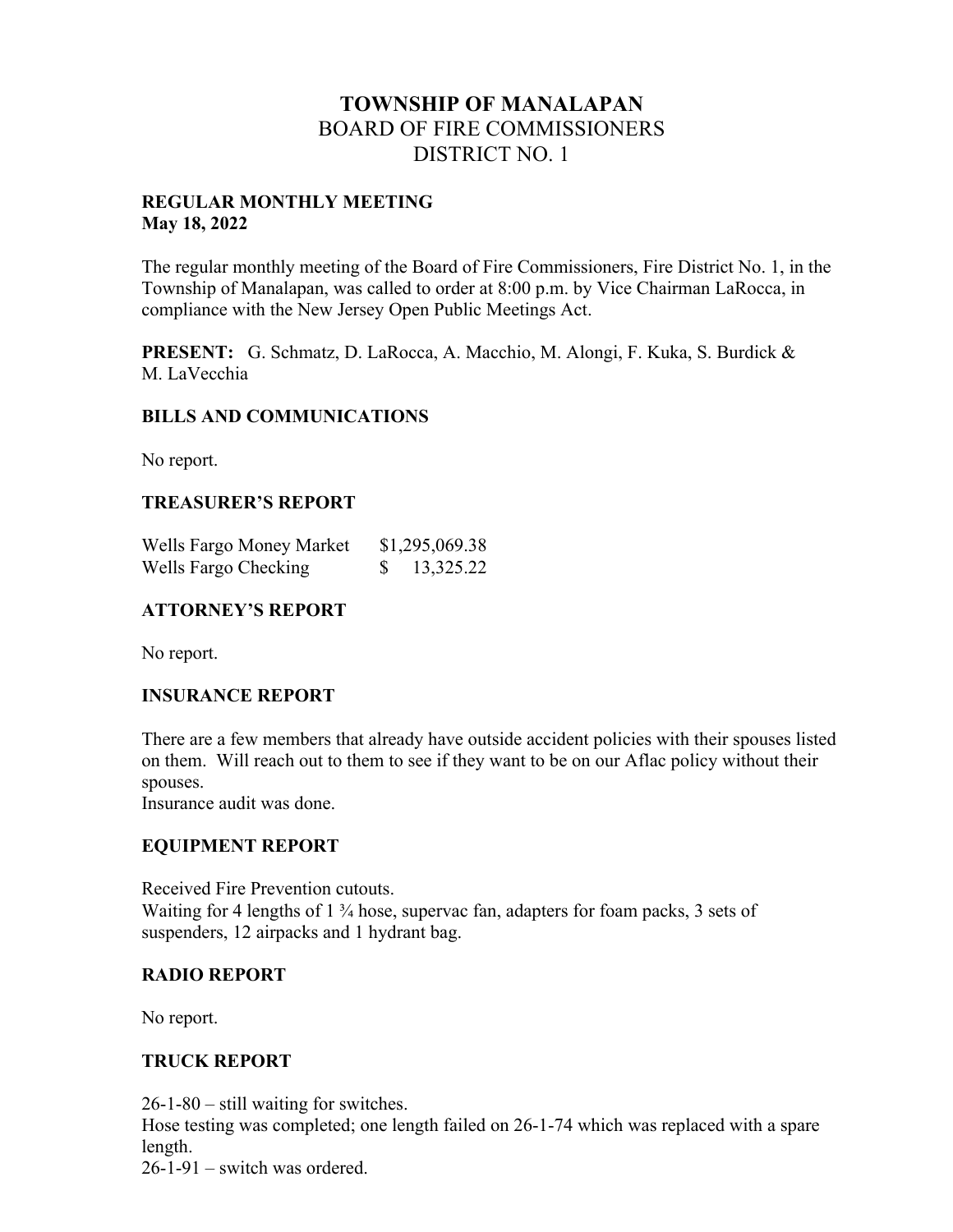Will be going to review the Campbell plant on Tuesday or Wednesday.

# **CHIEF'S REPORT**

Out of AED batteries; would like to purchase 2 at \$109.85 each - \$219.70. Need 2 batteries for battery saws - \$206 each for 74 and 80 - \$412 at Pantano. Need up to \$300 for wood for training prop. Prudential Financial domain added to approved list of Commissioner pension emails, etc. Air and hotel booked for Fire Rescue International.

## **MEMBERSHIP REPORT**

No report.

# **ASSOCIATION REPORT**

Working with Dell on setting up account and ordering computers. Getting quotes for Class C uniform pants from different vendors. Commissioner Schmatz requested getting quotes for rain jackets. Meeting with architect next week. Township will be using the library for elections this year.

## **TRUSTEES' REPORT**

No report.

## **OLD BUSINESS**

See attached.

### **NEW BUSINESS**

Commissioner Schmatz made a motion to pay all vouchers; this was seconded by Commissioner Macchio. All voted aye.

Commissioner LaRocca made a motion for \$300 to purchase wood for training props; this was seconded by Commissioner Macchio. All voted aye.

Commissioner LaRocca made a motion for \$220 to purchase defib batteries; this was seconded by Commissioner Schmatz. All voted aye.

Commissioner LaRocca made a motion for \$450 to purchase 2 saw batteries from Pantano; this was seconded by Commissioner Macchio. All voted aye.

Commissioner Schmatz made a motion not to exceed \$100 to purchase pulse ox meters; this was seconded by Commissioner Macchio. All voted aye.

Meeting opened to the public at 8:20 p.m.

A motion was made by Commissioner LaRocca to adjourn; it was seconded by Commissioner Schmatz and all voted aye.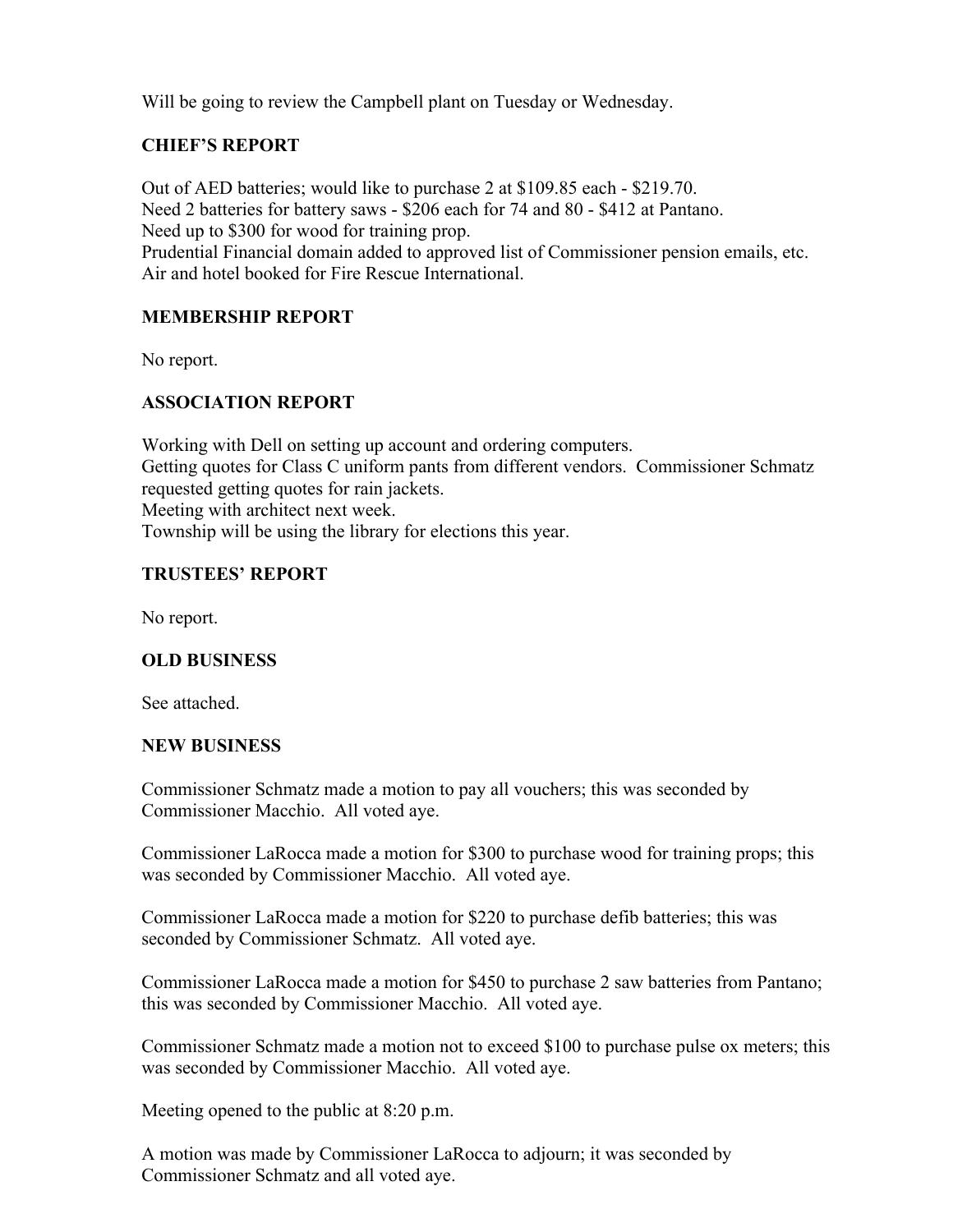Meeting adjourned at 8:23 p.m.

Respectfully submitted, George Schmatz, Treasurer